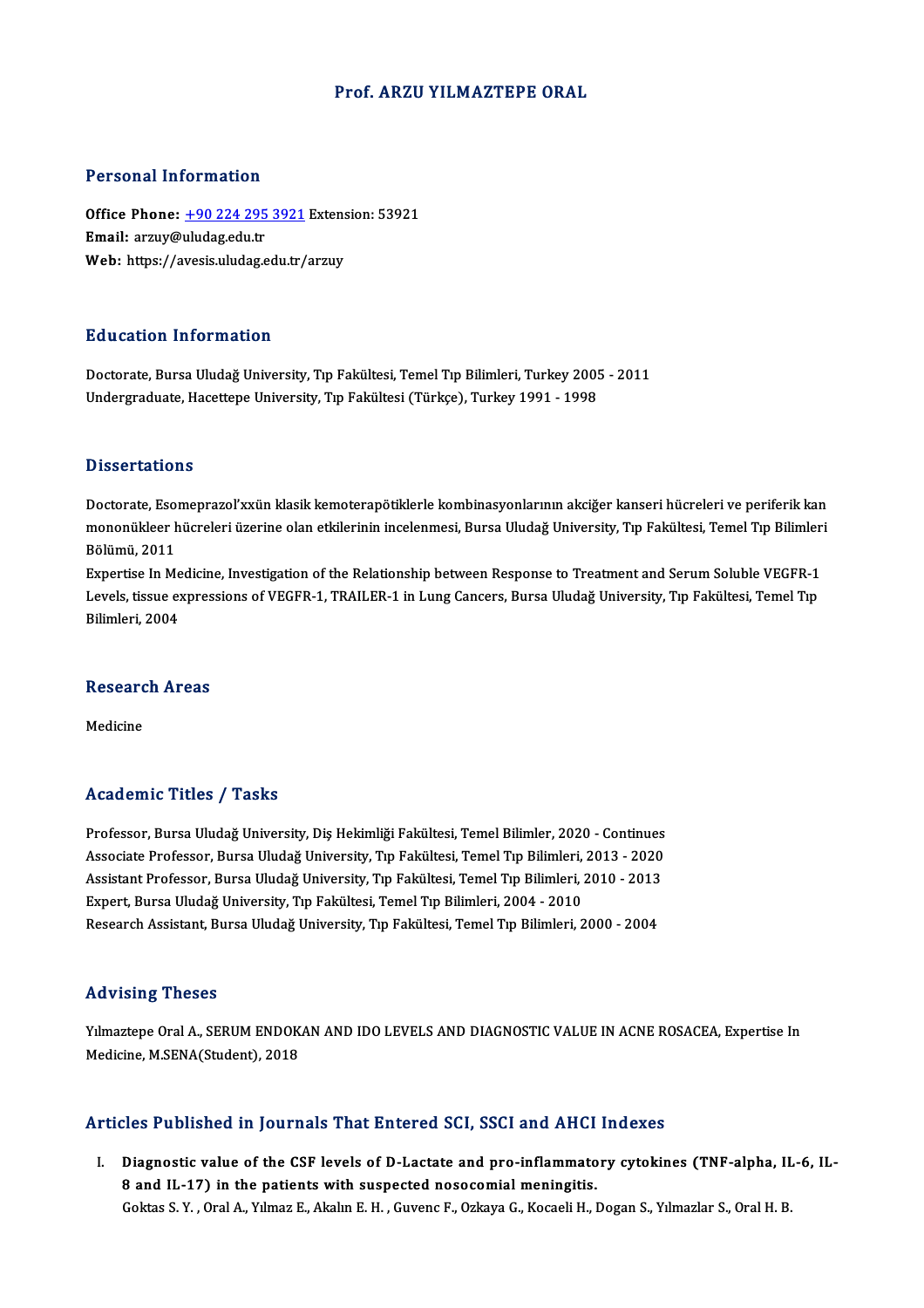Singapore medical journal, 2021 (Journal Indexed in SCI Expanded)<br>Impact of proventive estiens on rejection rates in the presp;

- II. Impact of preventive actions on rejection rates in the preanalytical period Odabasi M. S., Dirican M., Yilmaztepe Oral A., Özkaya G. Singapore medical journal, 2021 (Journal Indexed in St<br>Impact of preventive actions on rejection rates i<br>Odabasi M. S. , Dirican M., Yılmaztepe Oral A., Özkaya G.<br>TURKISH JOURNAL OF PIOCHEMISTRY TURK RIVOKIM Impact of preventive actions on rejection rates in the preanalytical period<br>Odabasi M. S. , Dirican M., Yılmaztepe Oral A., Özkaya G.<br>TURKISH JOURNAL OF BIOCHEMISTRY-TURK BIYOKIMYA DERGISI, vol.45, no.1, pp.19-25, 2020 (Jo Odabas<br>TURKIS<br>in SCI)<br>Unfold TURKISH JOURNAL OF BIOCHEMISTRY-TURK BIYOKIMYA DERGISI, vol.45, no.1, pp.19-25, 2020 (Journal In<br>in SCI)<br>III. Unfolded Protein Response is Involved in Trans-Platinum (II) Complex-Induced Apoptosis in<br>Prostate Capcar Colleg
- in SCI)<br>Unfolded Protein Response is Involved in Tr<br>Prostate Cancer Cells via ROS Accumulation<br>KARAKAS D. Covatemre B. ORAL A. VILMAZ V. T. Unfolded Protein Response is Involved in Trans-Platin<br>Prostate Cancer Cells via ROS Accumulation<br>KARAKAŞ D., Cevatemre B., ORAL A., YILMAZ V. T. , Ulukaya E.<br>ANTI CANCER ACENTS IN MEDICINAL CHEMISTRY VOL19 DO Prostate Cancer Cells via ROS Accumulation<br>KARAKAŞ D., Cevatemre B., ORAL A., YILMAZ V. T. , Ulukaya E.<br>ANTI-CANCER AGENTS IN MEDICINAL CHEMISTRY, vol.19, no.9, pp.1184-1195, 2019 (Journal Indexed in SCI) KARAKAŞ D., Cevatemre B., ORAL A., YILMAZ V. T. , Ulukaya E.<br>ANTI-CANCER AGENTS IN MEDICINAL CHEMISTRY, vol.19, no.9, pp.1184-1195, 2019 (Journal Indexed in SCI)<br>IV. Structural studies and cytotoxic activity of a new dinuc
- ANTI-CANCER AGENTS IN MEDICINAL CHEMISTRY, vol.19, no.9, pp.1184-1195, 20<br>Structural studies and cytotoxic activity of a new dinuclear coordination<br>2,2:6,2-terpyridine with rigid dianionic 1,2,4-triazole-3-sulfonate linker Structural studies and cytotoxic activity of a new d<br>2,2:6,2-terpyridine with rigid dianionic 1,2,4-triazo<br>Buyukeksi S. I. , Erkisa M., ŞENGÜL A., Ulukaya E., ORAL A.<br>APRUED OPCANOMETALLIC CHEMISTRY vol 32.20.8.20 2,2:6,2-terpyridine with rigid dianionic 1,2,4-triazole-3-sulfonate linker<br>Buyukeksi S. I. , Erkisa M., ŞENGÜL A., Ulukaya E., ORAL A.<br>APPLIED ORGANOMETALLIC CHEMISTRY, vol.32, no.8, 2018 (Journal Indexed in SCI) Buyukeksi S. I. , Erkisa M., ŞENGÜL A., Ulukaya E., ORAL A.<br>APPLIED ORGANOMETALLIC CHEMISTRY, vol.32, no.8, 2018 (Journal Indexed in SCI)<br>V. Combination of esomeprazole with chemotherapeutics results in more pronounced cyt
- APPLIED ORGANOMETALLIC CHEMISTRY, vol.32, no.8, 2018 (Jou<br>Combination of esomeprazole with chemotherapeutics re<br>via apoptosis on A549 nonsmall-cell lung cancer cell line<br>VII MAZTERE ORAL A. ORAL H. B. SARIMAHMIT M. Covatem Combination of esomeprazole with chemotherapeutics results in more pronounced cytoto<br>via apoptosis on A549 nonsmall-cell lung cancer cell line<br>YILMAZTEPE ORAL A., ORAL H. B. , SARIMAHMUT M., Cevatemre B., ÖZKAYA G., Korkma via apoptosis on A549 nonsmall-cell lung cancer cell line<br>YILMAZTEPE ORAL A., ORAL H. B., SARIMAHMUT M., Cevatemre B., ÖZKAYA G., Korkmaz S., Ulukaya E. TURKISH JOURNAL OF BIOLOGY, vol.41, no.1, pp.231-241, 2017 (Journal Indexed in SCI)
- VI. Prospective assessment of the impact of endometriomas and their removal on ovarian reserve and Prospective assessment of the impact of endometriomas and their rement<br>determinants of the rate of decline in ovarian reserve<br>UNCU G., KASAPOĞLU I., ÖZERKAN K. N. , Seyhan A., YILMAZTEPE ORAL A., Ata B.<br>HUMAN REPRODUCTION determinants of the rate of decline in ovarian reserve<br>UNCU G., KASAPOĞLU I., ÖZERKAN K. N. , Seyhan A., YILMAZTEPE ORAL A., Ata B.<br>HUMAN REPRODUCTION, vol.28, no.8, pp.2140-2145, 2013 (Journal Indexed in SCI)<br>Serum Jovels HUMAN REPRODUCTION, vol.28, no.8, pp.2140-2145, 2013 (Journal Indexed in SCI)<br>VII. Serum levels of osteoprotegerin in the spectrum of nonalcoholic fatty liver disease
- HUMAN REPRODUCTION, vol.28, no.8, pp.2140-2145, 2013 (Journal Indexed in SCI)<br>Serum levels of osteoprotegerin in the spectrum of nonalcoholic fatty liver disease<br>YILMAZ Y., Yonal O., Kurt R., YILMAZTEPE ORAL A., EREN F., O Seru<br>YILM<br>et al.<br>SCAN YILMAZ Y., Yonal O., Kurt R., YILMAZTEPE ORAL A., EREN F., Ozdogan O., ARI F., ÇELİKEL Ç., Korkmaz S., Ulukaya E.<br>et al.<br>SCANDINAVIAN JOURNAL OF CLINICAL & LABORATORY INVESTIGATION, vol.70, no.8, pp.541-546, 2010 (Journal<br>

et al.<br>SCANDINAVIAN JOURNAL OF CLINICAL & LABORATORY INVESTIGATION, vol.70, no.8, pp.541-546, 2010 (Journal<br>Indexed in SCI) SCANDINAVIAN JOURNAL OF CLINICAL & LABORATORY INVESTIGATION, vol.70, no.8, pp.541-546, 2010 (Journal<br>Indexed in SCI)<br>VIII. Soluble cytokeratin 18 biomarkers may provide information on the type of cell death during early<br>is

- Indexed in SCI)<br>Soluble cytokeratin 18 biomarkers may provide information<br>ischemia and reperfusion periods of liver transplantation<br>III UKAYA S. Ulukaya E. ALBER L. VII MAZTERE ORAL A. KILIC M ischemia and reperfusion periods of liver transplantation<br>ULUKAYA S., Ulukaya E., ALPER I., YILMAZTEPE ORAL A., KILIÇM. CLINICAL TRANSPLANTATION, vol.24, no.6, pp.848-854, 2010 (Journal Indexed in SCI)
- IX. sFas levels increase in response to cisplatin-based chemotherapy in lung cancer patients CLINICAL TRANSPLANTATION, vol.24, no.6, pp.848-854, 2010 (Journal Indexed in SCI)<br>sFas levels increase in response to cisplatin-based chemotherapy in lung cancer pati<br>Ulukaya E., Acilan C., Yilmaz M., YILMAZTEPE ORAL A., A sFas levels increase in response to cisplatin-based chemotherapy in lung cancer pa<br>Ulukaya E., Acilan C., Yilmaz M., YILMAZTEPE ORAL A., ARI F., ZIK B., URSAVAS A., Tokullugil A. I<br>CELL BIOCHEMISTRY AND FUNCTION, vol.28, n Ulukaya E., Acilan C., Yilmaz M., YILMAZTEPE ORAL A., ARI F., ZIK B., URSAVAŞ A., Tokullugil A. H.<br>CELL BIOCHEMISTRY AND FUNCTION, vol.28, no.7, pp.565-570, 2010 (Journal Indexed in SCI)<br>X. Effects of low dose capsaicin (C
- CELL BIOCHEMISTRY AND FUNCTION, vol.28, no.7, pp.565-570, 2010 (Journal Indexed in SCI)<br>X. Effects of low dose capsaicin (CAP) on ovarian follicle development in prepubertal rat<br>Zik B., Akkoc C. G. , Tutuncu S., Ilhan T., REVUE DE MEDECINE VETERINAIRE, vol.161, no.6, pp.288-294, 2010 (Journal Indexed in SCI)
- XI. The evaluation to relationship between serumvascular endothelial growth factor (VEGF) level, REVUE DE MEDECINE VETERINAIRE, vol.161, no.6, pp.288-294, 2010 (Journal Indexed in SCI)<br>The evaluation to relationship between serum vascular endothelial growth factor (VEGF) level,<br>metastases and other tumor markers in pa The evaluation to relationship between serum vascular endothelial growth factor (VEGF) level,<br>metastases and other tumor markers in patients with lung cancer Akciğer kanserli olgularda serum<br>"vascular endothelial growth fa metastases and other<br>"vascular endothelial<br>ilişkisinin incelenmesi<br>Saâlam D.A., UBSAVAS A "vascular endothelial growth factor (VEGF)" düzeylerinin metastazlar ve diğer<br>ilişkisinin incelenmesi<br>Saĝlam D. A. , URSAVAŞ A., KARADAĞ M., YILMAZTEPE ORAL A., COŞKUN N. F. , Gözü R. O.<br>Tuberlular ve Tereke vel 56 no.1 np

ilişkisinin incelenmesi<br>Saĝlam D. A. , URSAVAŞ A., KARADAĞ M., YILMAZTEPE ORAL A., COŞKUN N. F. , Gözü R.<br>Tuberkuloz ve Toraks, vol.56, no.1, pp.50-55, 2008 (Journal Indexed in SCI Expanded)<br>The role of chisker II. 1 hete Saĝlam D. A., URSAVAŞ A., KARADAĞ M., YILMAZTEPE ORAL A., COŞKUN N. F., Gözü R. O.<br>Tuberkuloz ve Toraks, vol.56, no.1, pp.50-55, 2008 (Journal Indexed in SCI Expanded)<br>XII. The role of chicken IL-1 beta, IL-6 and TNF-alpha

Tuberkuloz ve Toraks, vol.56, no.1, pp.50-55, 2008 (Journal Indexed in SCI Expanded)<br>The role of chicken IL-1 beta, IL-6 and TNF-alpha in the occurrence of amyle<br>SEVİMLİ A., Misirlioglu D., YAĞCI A., BÜLBÜL A., YILMAZTEPE The role of chicken IL-1 beta, IL-6 and TNF-alpha in the occurrence of amyloid arthropat.<br>SEVİMLİ A., Misirlioglu D., YAĞCI A., BÜLBÜL A., YILMAZTEPE ORAL A., ALTUNBAŞ K.<br>VETERINARY RESEARCH COMMUNICATIONS, vol.32, no.7, p VETERINARY RESEARCH COMMUNICATIONS, vol.32, no.7, pp.499-508, 2008 (Journal Indexed in SCI)

### XIII. The levels of caspase-cleaved cytokeratin 18 are elevated in serum from patients with lung cancer<br>and helpful to predict the survival

UlukayaE.,YilmaztepeA.,Akgoz S.,Linder S.,KaradagM.

LUNG CANCER, vol.56, no.3, pp.399-404, 2007 (Journal Indexed in SCI)

Ulukaya E., Yilmaztepe A., Akgoz S., Linder S., Karadag M.<br>LUNG CANCER, vol.56, no.3, pp.399-404, 2007 (Journal Indexed in SCI)<br>XIV. Soluble forms of extracellular cytokeratin 18 may differentiate simple steatosis from non LUNG CANCER, <mark>v</mark><br>Soluble forms<br>steatohepatitis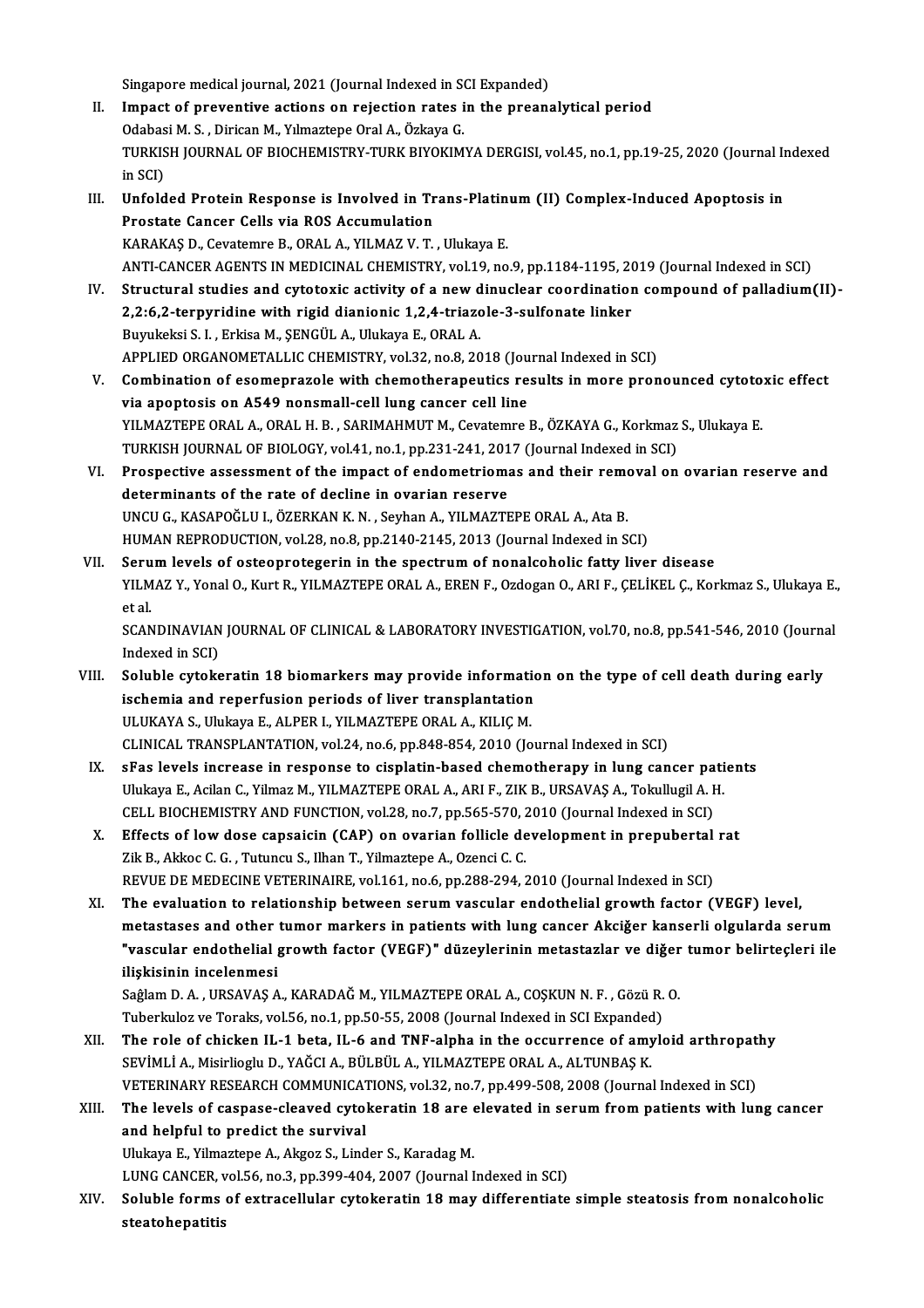Yilmaz Y., Dolar E., Ulukaya E., Akgoz S., Keskin M., Kiyici M., Aker S., Yilmaztepe A., Gurel S., Gulten M., et al.<br>WORLD JOURNAL OF CASTROFNTEROLOCY, vel 13, ne 6, np 927,944,2007 (Journal Indoved in SCI). Yilmaz Y., Dolar E., Ulukaya E., Akgoz S., Keskin M., Kiyici M., Aker S., Yilmaztepe A., Gurel S., Gulten M.,<br>WORLD JOURNAL OF GASTROENTEROLOGY, vol.13, no.6, pp.837-844, 2007 (Journal Indexed in SCI)<br>Cinculating JCAM 1 an Yilmaz Y., Dolar E., Ulukaya E., Akgoz S., Keskin M., Kiyici M., Aker S., Yilmaztepe A., Gurel S., Gulten M., e<br>WORLD JOURNAL OF GASTROENTEROLOGY, vol.13, no.6, pp.837-844, 2007 (Journal Indexed in SCI)<br>XV. Circulating ICA

- WORLD JOURNAL OF GASTROENTEROLOGY, vol.13, no.6, pp.837-844, 2007 (Journal Indexed in SCI)<br>XV. Circulating ICAM-1 and VCAM-1 levels in patients with obstructive sleep apnea syndrome Ursavas A., Karadag M., Rodoplu E., Yilmaztepe A., Oral H. B., Goezoe R. O. Ursavas A., Karadag M., Rodoplu E., Yilmaztepe A., Oral H. B. , Goezoe R. O.<br>RESPIRATION, vol.74, no.5, pp.525-532, 2007 (Journal Indexed in SCI)<br>XVI. Soluble vascular endothelial growth factor receptor-1 (sVEGFR-1) is dec
- RESPIRATION, vol.74, no.5, pp.525-532, 2007 (Journal Indexed in SCI)<br>Soluble vascular endothelial growth factor receptor-1 (sVEGFR-1) is decreased in lung cancer<br>patients showing progression: A pilot study<br>Yilmaztepe A., U Soluble vascular endothelial growth factor receptor-1 (sVEGFR-1) is decreased in lung cancer<br>patients showing progression: A pilot study<br>Yilmaztepe A., Ulukaya E., Zik B., Yagci A., Sevimli A., Yilmaz M., Erdogan B. B. , K patients showing progression: A pilot study<br>Yilmaztepe A., Ulukaya E., Zik B., Yagci A., Sevimli A., Yilmaz M., Erdogan B. B. , Koc M<br>CANCER INVESTIGATION, vol.25, no.5, pp.322-327, 2007 (Journal Indexed in SCI)<br>Higher ser Yilmaztepe A., Ulukaya E., Zik B., Yagci A., Sevimli A., Yilmaz M., Erdogan B. B. , Koc M., Akgoz S., Kar<br>CANCER INVESTIGATION, vol.25, no.5, pp.322-327, 2007 (Journal Indexed in SCI)<br>XVII. Higher serum nitrate levels are
- CANCER INVESTIGATION, vol.25, no.5, pp.322-327, 2007 (Journal Indexed in SCI)<br>Higher serum nitrate levels are associated with poor survival in lung cancer pat<br>Colakogullari M., Ulukaya E., Yilmaztepe A., Ocakoglu G., Yilma Higher serum nitrate levels are associated with poor survival in lung can<br>Colakogullari M., Ulukaya E., Yilmaztepe A., Ocakoglu G., Yilmaz M., Karadag M., Toku<br>CLINICAL BIOCHEMISTRY, vol.39, no.9, pp.898-903, 2006 (Journal

## CLINICAL BIOCHEMISTRY, vol.39, no.9, pp.898-903, 2006 (Journal Indexed in SCI)<br>Refereed Congress / Symposium Publications in Proceedings

- I. Bursa Uludağ Üniversitesi Diş Hekimliği Fakültesi'nde Dönem1 Öğrencilerine Uygulanan Çevrimiçi Eğitimin Entegre Ders Kurul Başarısı Üzerindeki Etkisinin Araştırılması<br>Eğitimin Entegre Ders Kurul Başarısı Üzerindeki Etkisinin Araştırılması<br>KAVA İ. TEZGAN G. VU MAZTERE ORAL A, AKRINAR A, GÖRÜRGÖZ G Bursa Uludağ Üniversitesi Diş Hekimliği Fakültesi'nde Dönem<br>Eğitimin Entegre Ders Kurul Başarısı Üzerindeki Etkisinin Ara<br>KAYA İ., TEZCAN G., YILMAZTEPE ORAL A., AKPINAR A., GÖRÜRGÖZ C.<br>1. Ulualararası Mazuniyat Önessi Diş Eğitimin Entegre Ders Kurul Başarısı Üzerindeki Etkisinin Araştırılması<br>KAYA İ., TEZCAN G., YILMAZTEPE ORAL A., AKPINAR A., GÖRÜRGÖZ C.<br>1. Uluslararası Mezuniyet Öncesi Diş Hekimliği Eğitimi Kongresi, Ankara, Turkey, 11 Ja KAYA İ., TEZCAN G., YILMAZTEPE ORAL A., AKPINAR A., GÖRÜRGÖZ C.<br>1. Uluslararası Mezuniyet Öncesi Diş Hekimliği Eğitimi Kongresi, Ankara, Turkey, 11 January 2021<br>1. Bursa Uludağ Üniversitesi Diş Hekimliği Fakültesi'nde
- 1. Uluslararası Mezuniyet Öncesi Diş Hekimliği Eğitimi Kongresi, Ankara, Turkey, 1<br>Bursa Uludağ Üniversitesi Diş Hekimliği Fakültesi'nde Dönem 1 Öğrenci<br>Eğitimin Entegre Ders Kurul Başarısı Üzerindeki Etkisinin Araştırılma Kaya İ., Tezcan G., Yılmaztepe Oral A., Akpınar A., Görürgöz C.<br>1. Uluslararası Diş Hekimliği Eğitimi Kongresi, Ankara, Turkey, 11 January 2021 Eğitimin Entegre Ders Kurul Başarısı Üzerindeki Etkisinin Araştırılması Kaya İ., Tezcan G., Yılmaztepe Oral A., Akpınar A., Görürgöz C.<br>1. Uluslararası Diş Hekimliği Eğitimi Kongresi, Ankara, Turkey, 11 January 2021<br>III. The Other Faces of Death: Cell Type Dependent Apoptotic Effects of Di
- 1. Uluslararası Diş Hekimliği Eğitimi Kongresi, Ankara, Turkısa M., YILMAZTEPE ORAL A., ULUKAYA E., ŞENGÜL A.<br>Erkısa M., YILMAZTEPE ORAL A., ULUKAYA E., ŞENGÜL A.<br>7. Multidicipliner Kanser Arastırma ve 1. Temel Onkaleji k The Other Faces of Death: Cell Type Dependent Apoptotic Effects of Dinuclear Pd (II) Compressional Servesson<br>Erkisa M., YILMAZTEPE ORAL A., ULUKAYA E., ŞENGÜL A.<br>7. Multidisipliner Kanser Araştırma ve 1. Temel Onkoloji Kon 7. Multidisipliner Kanser Araştırma ve 1. Temel Onkoloji Kongresi, İzmir, Turkey, 11 - 14 October 2018
- Erkısa M., YILMAZTEPE ORAL A., ULUKAYA E., ŞENGÜL A.<br>7. Multidisipliner Kanser Araştırma ve 1. Temel Onkoloji Kongresi, İzmir, Turkey, 11 14 October 2018<br>IV. Treatment of collagen-induced arthritis (CIA) in mice mode Treatment of collagen-induced arthritis (CIA) in mice model with disease-inducible indoleamine-2<br>dioxygenase (IDO) gene<br>yılmaz i., güvenç g., karaçay m., barazi a. ö. , ERSOY F., ÖZGÜDEN AKKOÇ C. G. , AKKOÇ A., YILMAZTEPE

dioxygenase (IDO) g<br>yılmaz i., güvenç g., kar<br>YALÇIN M., ORAL H. B.<br>Eth euroneen congress yılmaz i., güvenç g., karaçay m., barazi a. ö. , ERSOY F., ÖZGÜDEN AKKOÇ C. G. , AKKOÇ A., Y.<br>YALÇIN M., ORAL H. B.<br>5th european congress of immunology, Amsterdam, Netherlands, 2 - 05 September 2018<br>Transforrin slikeformla

5th european congress of immunology, Amsterdam, Netherlands, 2 - 05 September 2018

- YALÇIN M., ORAL H. B.<br>5th european congress of immunology, Amsterdam, Netherlands, 2 05 September 2018<br>7. Transferrin glikoformları referans aralıklarının pediyatrik yaş gruplarına göre düzenlenmesi<br>802yiğit C., Yılmazte KBUD Kongre Lab Expo, 1 - 05 October 2017 Bozyiğit C., Yılmaztepe Oral A., Özkaya G., Sağlam H., Erdöl Ş., Dirica<br>KBUD Kongre Lab Expo, 1 - 05 October 2017<br>VI. Alınan önlemlerin preanalitik süreçte ret oranlarına etkisi<br>DUPMAZPINAR M. S., DİRİCAN M. VII MAZTERE OR
- KBUD Kongre Lab Expo, 1 05 October 2017<br>Alınan önlemlerin preanalitik süreçte ret oranlarır<br>DURMAZPINAR M. S. , DİRİCAN M., YILMAZTEPE ORAL A.<br>International Biochemistry Congress, 19 22 September : Alınan önlemlerin preanalitik süreçte ret oranlarına etk<br>DURMAZPINAR M. S. , DİRİCAN M., YILMAZTEPE ORAL A.<br>International Biochemistry Congress, 19 - 23 September 2017<br>International delivery of Disease indusible indele, am

DURMAZPINAR M. S., DİRİCAN M., YILMAZTEPE ORAL A.<br>International Biochemistry Congress, 19 - 23 September 2017<br>VII. Intraarticular delivery of Disease-inducible indole- amine-2,3-dioxygenase gene ameliorates<br>Sellasen induse International Biochemistry Congress, 19<br>Intraarticular delivery of Disease-in<br>collagen-induced ar- thritis in mice Intraarticular delivery of Disease-inducible indole- amine-2,3-dioxygenase gene ameliorates<br>collagen-induced ar- thritis in mice<br>karaçay m., güvenç g., yılmaz i., barazi a., ERSOY F., ÖZGÜDEN AKKOÇ C. G. , AKKOÇ A., YILMAZ colla<mark>gen-induced ar</mark><br>karaçay m., güvenç g., y<br>YALÇIN M., ORAL H. B.<br>World ImmunoBogulat karaçay m., güvenç g., yılmaz i., barazi a., ERSOY F., ÖZGÜDE<br>YALÇIN M., ORAL H. B.<br>World ImmuneRegulation Meeting XI, 15 - 18 March 2017<br>Nazakamiyal Mananiit Düşünülan Hastalarda BOS'yı YALÇIN M., ORAL H. B.<br>World ImmuneRegulation Meeting XI, 15 - 18 March 2017<br>VIII. Nozokomiyal Menenjit Düşünülen Hastalarda BOS'xxda D-Laktat ve Proinflamatuvar Sitokinlerin<br> Tenideki Değeri

## World ImmuneRe<sub>!</sub><br>Nozokomiyal Me<br>Tanıdaki Değeri<br><sub>VOPIII MAZ S. VII</sub> Nozokomiyal Menenjit Düşünülen Hastalarda BOS'xxda D-Laktat ve Proinflamatuvar Sitokinlerin<br>Tanıdaki Değeri<br>YORULMAZ S., YILMAZTEPE ORAL A., YILMAZ E., AKALIN E. H. , ÖZKAYA G., YILMAZLAR S., DOĞAN Ş., KOCAELİ H.,<br>ORAL U.

Tanıdaki Değeri<br>YORULMAZ S., YILMAZTEPE ORAL A., YILMAZ E., AKALIN E. H. , ÖZKAYA G., YILMAZLAR S., DOĞAN Ş., KOCAELİ H.,<br>ORAL H. B. YORULMAZ S., YILMAZTEPE ORAL A., YILMAZ E., AKALIN E. H. , ÖZKAYA G., YILMAZLAR S., DOĞAN Ş., KOCAELİ H<br>ORAL H. B.<br>XVIII. TÜRK KLİNİK MİKROBİYOLOJİ VE İNFEKSİYON HASTALIKLARI KONGRESİ, Antalya, Turkey, 22 - 26 March<br>2017

ORAL<br>XVIII.<br>2017<br>Intres XVIII. TÜRK KLİNİK MİKROBİYOLOJİ VE İNFEKSİYON HASTALIKLARI KONGRESİ, Antalya, Turkey, 22 - 26 March<br>2017<br>IX. Intraarticular delivery of Disease-inducible indoleamine-2,3-dioxygenase gene ameliorates collagen-<br>indused arth

2017<br>IX. Intraarticular delivery of Disease-inducible indoleamine-2,3-dioxygenase gene ameliorates collagen-<br>induced arthritis in mice.